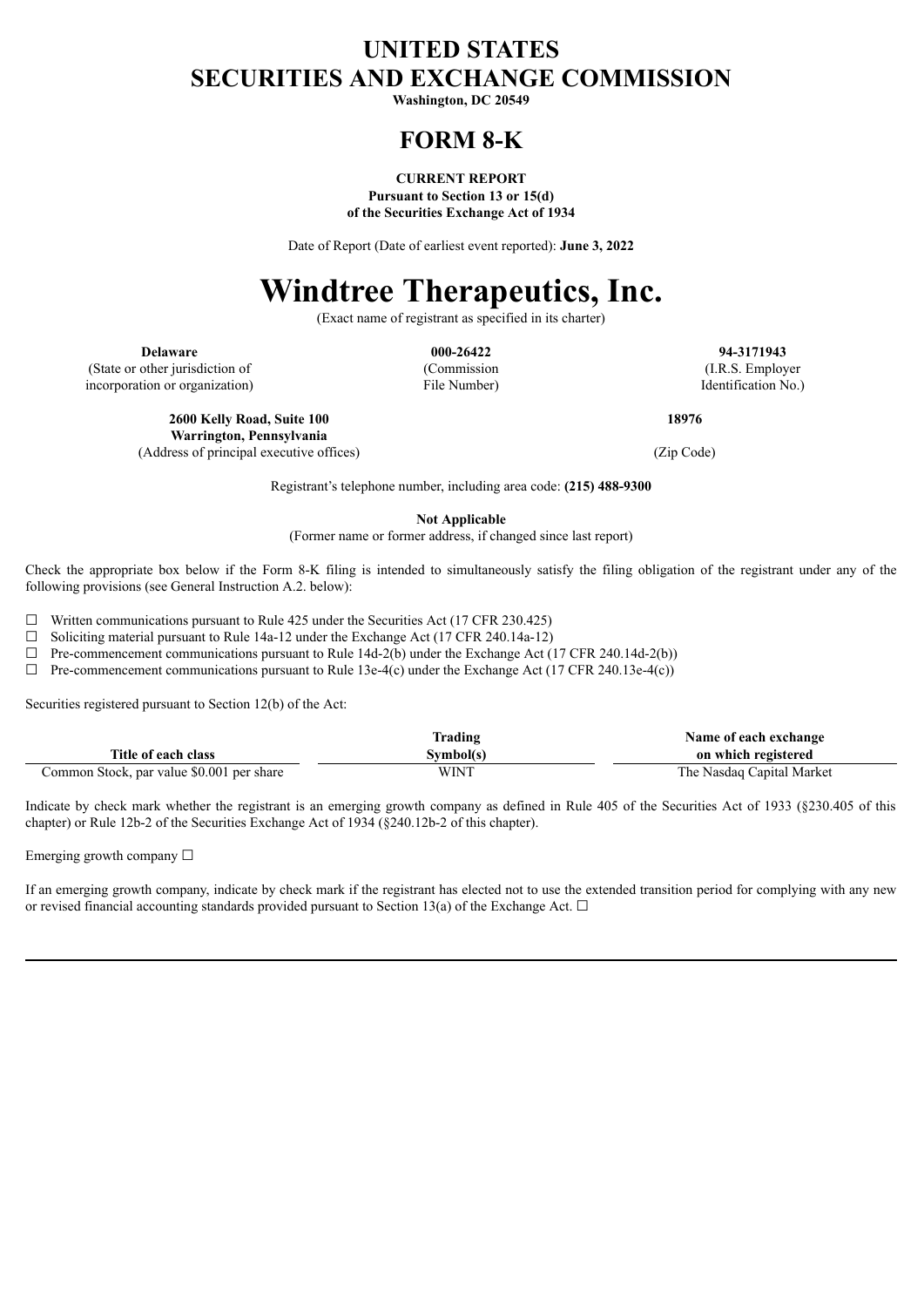#### Item 3.01 Notice of Delisting or Failure to Satisfy a Continued Listing Rule or Standard; Transfer of Listing

On June 3, 2022, Windtree Therapeutics, Inc. (the "Company") received a deficiency letter from the Nasdaq Listing Qualifications Department (the "Staff") of the Nasdaq Stock Market LLC ("Nasdaq") notifying the Company that, for the last 30 consecutive business days, the closing bid price for the Company's common stock has been below the minimum \$1.00 per share required for continued listing on The Nasdaq Capital Market pursuant to Nasdaq Listing Rule 5550(a)(2) ("Rule 5550(a)(2)"). The Nasdaq deficiency letter has no immediate effect on the listing of the Company's common stock, and its common stock will continue to trade on The Nasdaq Capital Market under the symbol "WINT" at this time.

In accordance with Nasdaq Listing Rule  $5810(c)(3)(A)$ , the Company has been given 180 calendar days, or until November 30, 2022, to regain compliance with Rule 5550(a)(2). If the Company chooses to implement a reverse stock split, it must complete the split no later than ten business days prior to November 30, 2022 to regain compliance. If at any time before November 30, 2022, the bid price of the Company's common stock closes at \$1.00 per share or more for a minimum of 10 consecutive business days, the Staff will provide written confirmation that the Company has achieved compliance.

If the Company does not regain compliance with Rule 5550(a)(2) by November 30, 2022, the Company may be afforded a second 180 calendar day period to regain compliance. To qualify, the Company would be required to meet the continued listing requirement for market value of publicly held shares and all other initial listing standards for The Nasdaq Capital Market, except for the minimum bid price requirement. In addition, the Company would be required to notify Nasdaq of its intent to cure the deficiency during the second compliance period.

The Company intends to actively monitor the closing bid price for its common stock and will consider all available options to resolve the deficiency and regain compliance with Rule 5550(a)(2).

#### **Item 5.07 Submission of Matters to a Vote of Security Holders**

On June 7, 2022, the Company held its Annual Meeting of Stockholders (the "Annual Meeting"). As of April 27, 2022, the record date for the Annual Meeting, there were 29,406,172 outstanding shares of the Company's common stock. The following is a brief description of the final voting results for each of the proposals submitted to a vote of the stockholders at the Annual Meeting, which are described in detail in the Company's Definitive Proxy Statement on Schedule 14A for the Annual Meeting, filed with the U.S. Securities and Exchange Commission on May 11, 2022.

#### (a) Proposal 1 – Election of the Five Director Nominees to Serve until the Company's 2023 Annual Meeting.

The votes with respect to the election of five directors to hold office until the 2023 annual meeting were as follows:

| <b>Director</b>    | <b>Votes For</b> | <b>Votes Withheld</b> | <b>Broker Non-Votes</b> |
|--------------------|------------------|-----------------------|-------------------------|
| Craig E. Fraser    | 12,040,176       | 310,675               | 1,272,727               |
| James Huang        | 11,832,082       | 518,769               | 1,272,727               |
| Daniel Geffken     | 12, 123, 204     | 227,647               | 1,272,727               |
| Robert Scott, M.D. | 12,169,855       | 180,996               | 1,272,727               |
| Leslie J. Williams | 12,159,895       | 190.956               | 1,272,727               |

#### (b) Proposal  $2$  - Approval, on an Advisory Basis, of the Compensation of the Company's Named Executive Officers.

The votes with respect to the approval, on an advisory basis, of the compensation of the Company's named executive officers were as follows:

| Votes For | votes<br>Against            | Abstentions  | Non-Votes<br>Broker   |
|-----------|-----------------------------|--------------|-----------------------|
| .888.533  | $\sim$ 10 $^{\circ}$<br>344 | $\sim$<br>10 | $\sim$ $\sim$<br>$ -$ |

#### (c) Proposal 3 — Ratification of Appointment of EisnerAmper LLP as the Company's Independent Registered Public Accounting Firm for 2022.

The votes with respect to the ratification of appointment of EisnerAmper LLP as the Company's Independent Registered Public Accounting Firm for 2022 were as follows:

| Votes For                       | /otes<br>Against | Abstentions | Non-Votes<br>Broker |
|---------------------------------|------------------|-------------|---------------------|
| $\Delta$ $\sim$ $\sim$<br>.466. | 72.938           | .281<br>84  | -11                 |